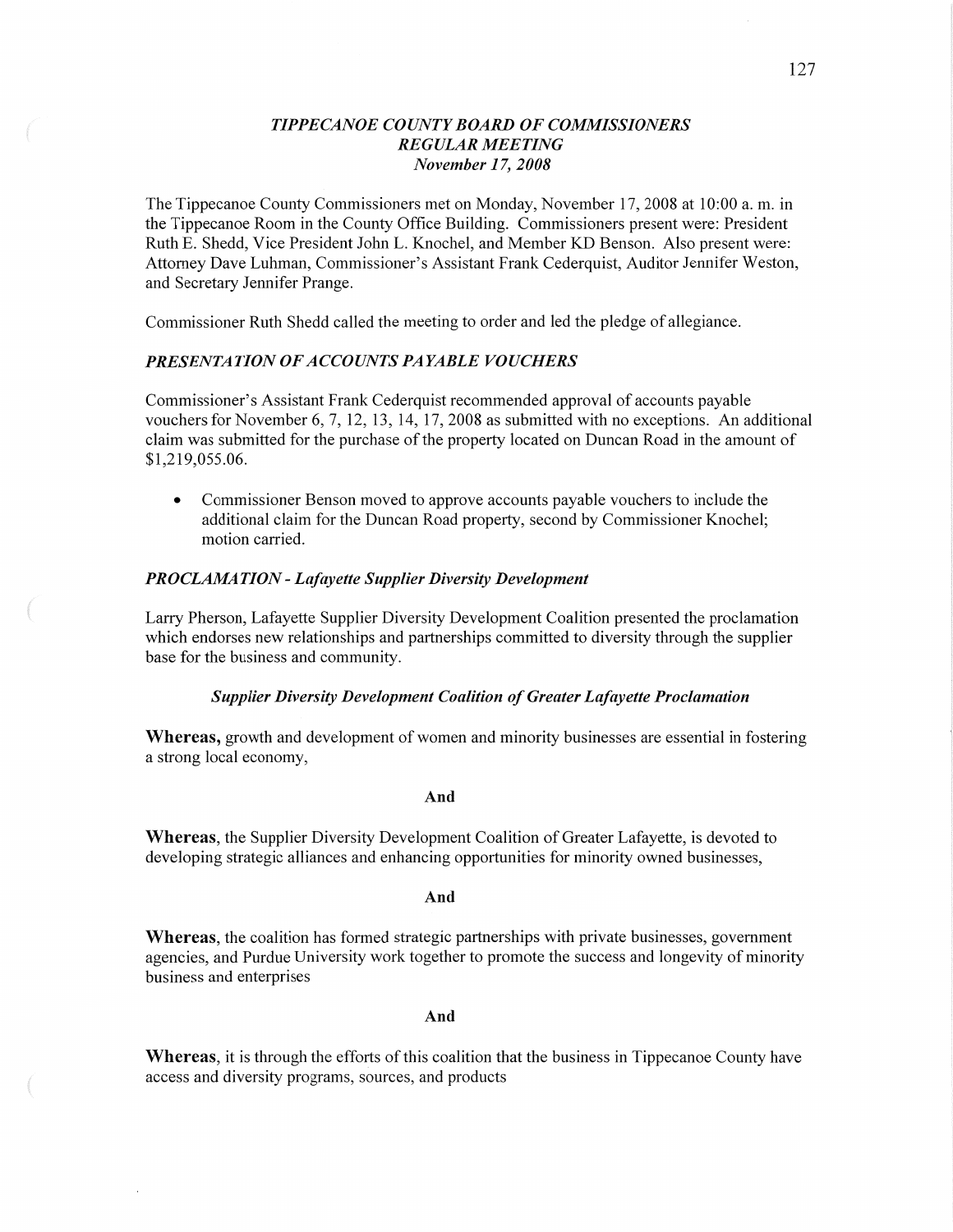#### And

**Whereas,** the cities and county commend the coalition for its dedication to building a stronger community by promoting and engaging in diverse business development,

**Now, therefore** we, John Dennis, Mayor of West Lafayette, Tony Roswarski, Mayor of Lafayette, Ruth Shedd, Tippecanoe County Commissioner, John Knochel, Tippecanoe County Commissioner, and KD Benson, Tippecanoe County Commissioner, do hereby proclaim November 29, 2008, Supplier Diversity Days in honor of Supplier Diversity Development Coalition of Greater Lafayette.

#### *HIGHWAY* **—** *Opal Kuhl*

Director Opal Kuhl recommended approval of the PE Agreement with Stephen J. Christian & Associates for Wyandotte Rd. */* Dayton Rd. Intersection Improvements. \$7,000 for study and report

**0** Commissioner Knochel moved to approve the PE Agreement with Stephen J. Christian & Associates as presented, second by Commissioner Benson; motion carried.

A 3-Year Constmction Maintenance Bond was recommended for approval with Milestone Contractors, L.P. for Market West Entrances on Genoa Drive in the amount of \$5000.

**0** Commissioner Knochel moved to approve the 3—Year Constmction Maintenance Bond with Milestone Contractors, L.P. as presented, second by Commissioner Benson; motion carried.

### *REZONE*

*A* "my

**Z-2389 Jonathan Alan** Swisher (R1 & **A** to A), **Ordinance 2008-23-CM:** Petitioner is requesting rezoning of 0.65 acres located a  $\frac{1}{4}$  mile north of South River Road on the east side of CR 300 **W** (Newman Road) more specifically, 941 S. Newman Road, Wabash 23 (NW) 23-5.

**0** Commissioner Knochel moved to hear Rezone Z-23 89, Jonathan Alan Swisher (R1 & **A**  to A); Ordinance 2008-23-CM on first reading, second by Commissioner Benson; motion carried.

(quote)

October 16, 2008 Ref. No.: 08—332

## **CERTIFICATION**

RE: **Z-2389—JONATHON ALAN SWISHER** (R1 **& A** to A): Petitioner is requesting rezoning of 0.65 acres located a  $\frac{1}{2}$  mile north of South River Road on the east side of CR 300 E (Newman Road) more specifically, 941 S. Newman Road, Wabash 23 (NW) 23-5.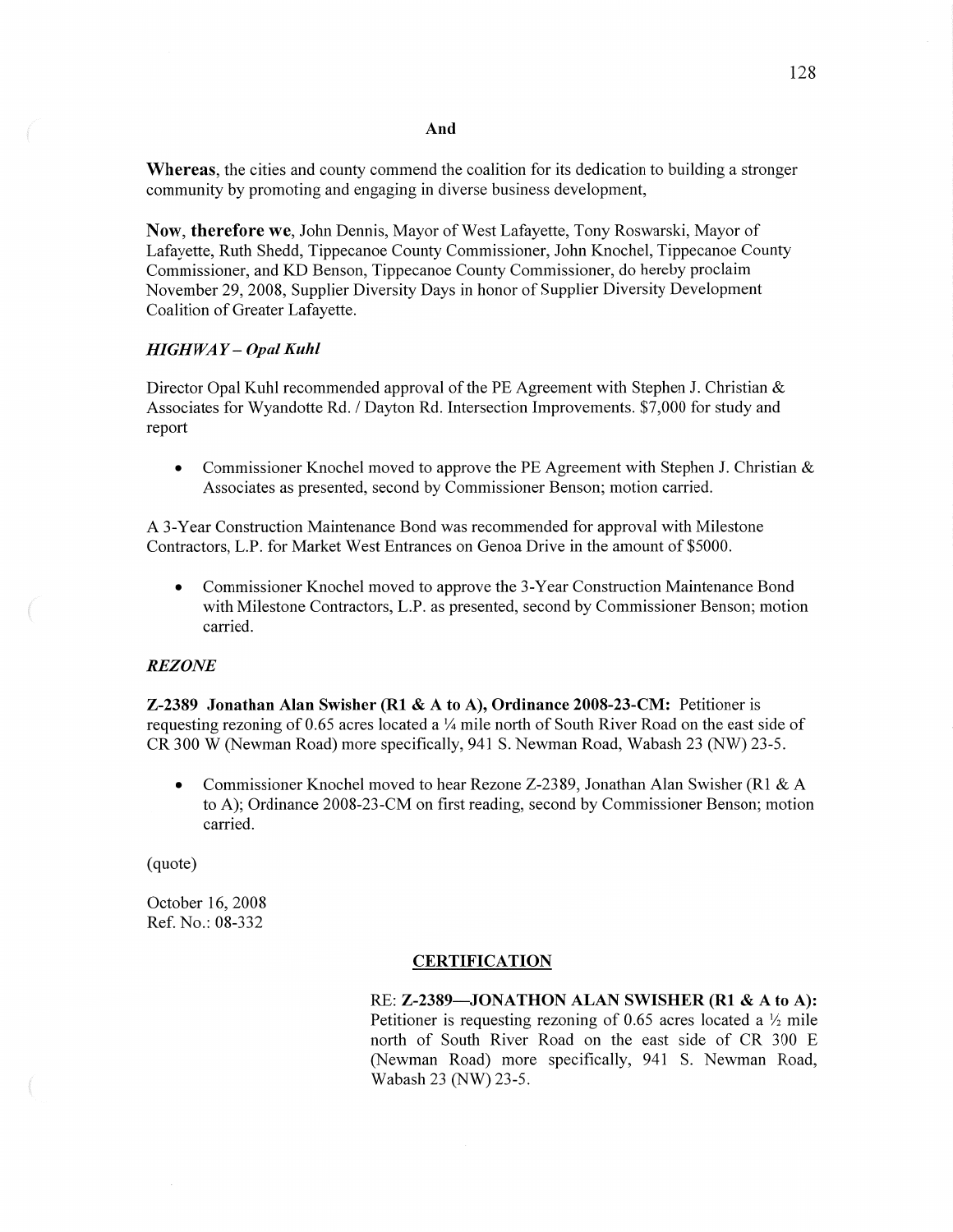#### Dear Commissioners:

As Secretary to the Area Plan Commission of Tippecanoe County, **I** do hereby certify that at **a**  public hearing held on October 15 *,* 2008 the Area Plan Commission of Tippecanoe County voted 13 yes *-* **0** no on the motion to rezone the subject real estate from R1 & **A** to A. Therefore, the Area Plan Commission of Tippecanoe County recommends to the Tippecanoe County Commissioners that the proposed rezoning ordinance be APPROVED for the property described in the attachment.

Public Notice has been given that this petition will be heard before the Tippecanoe County Commissioners at their November 3, 2008 regular meeting. Petitioners or their representatives must appear to present their case.

Sincerely, /s/ Sallie Dell Fahey

(unquote)

Jonathon Swisher was present for the rezone.

Public Comment

None

 $\overline{C}$ 

Auditor Weston recorded the vote:

| Benson  | Yes |
|---------|-----|
| Knochel | Yes |
| Shedd   | Yes |

Ordinance 2008-23-CM passes 3-0.

#### *SHERIFF— Tracy Brown*

# **ORDINANCE 2008-25—CM, Establishing Deferred Compensation Plan** for the **Sheriff's Department**

Chris Calloway and Elaine Beatty spoke regarding Deferred Compensation Plan for the Sheriff' *<sup>5</sup>* Department. Mr. Calloway stated he and Ms. Betty have for several years worked to design a Deferred Compensation Plan to coincide with the Sheriff's Department pension plan. Mr. Calloway explained the officers have requested a supplemental plan to meet their retirement needs. A plan was created at minimal cost with the best compensation possible to be integrated with the pension plan. A yearly review will provide officers the opportunity to review with a professional to manage the plan.

Attorney Luhman stated Ordinance 2008-25-08 establishes the Sheriff's Department Deferred Compensation Plan and authorizes the Auditor to **make** deductions from the employees pay and contribute to the plan on their behalf.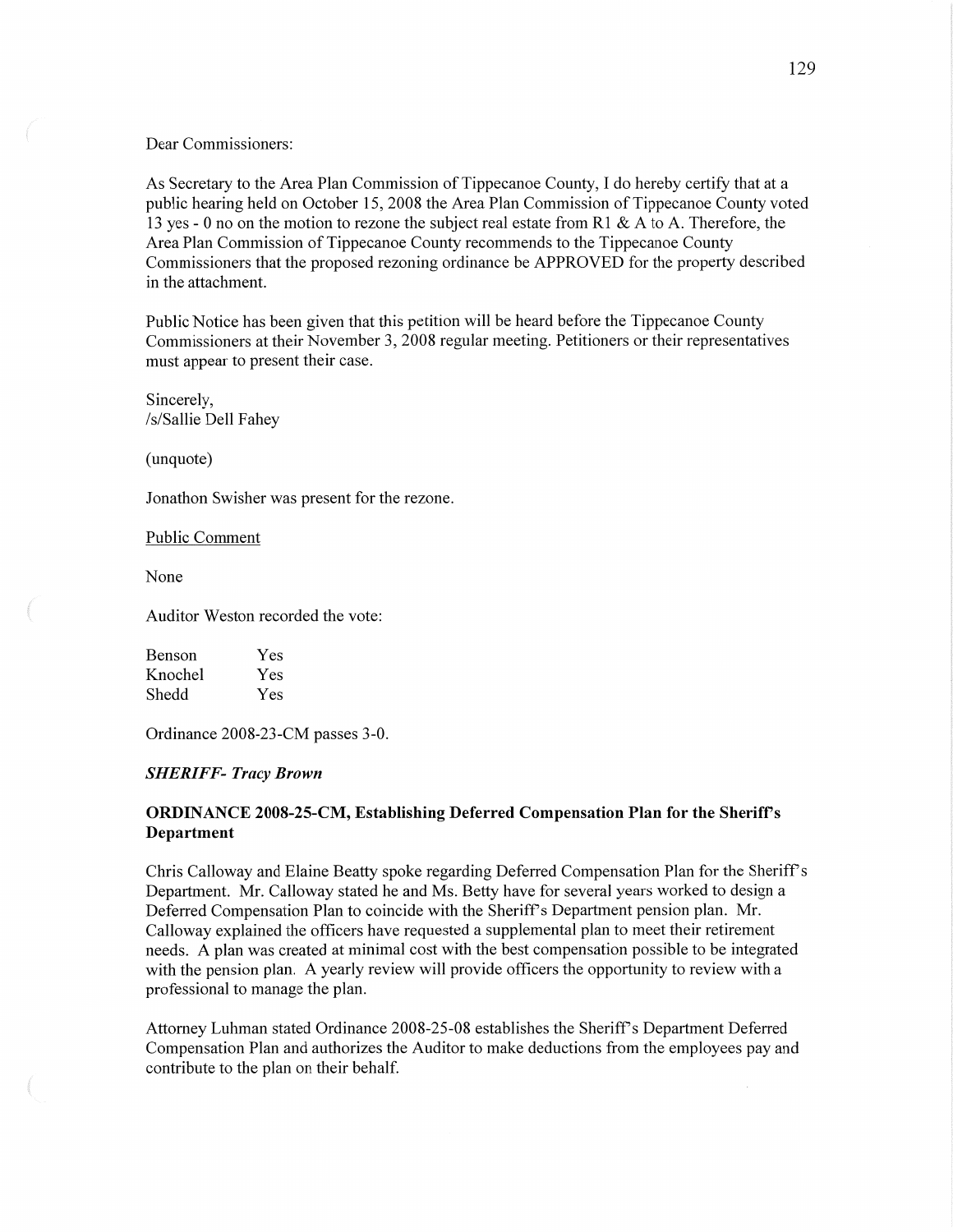**0** Commissioner Knochel moved to approve Ordinance 2008-25-CM establishing a Deferred Compensation Plan for the Sheriff's Department, second by Commissioner Benson; motion carried.

Auditor Weston recorded the vote:

| Benson  | Yes |
|---------|-----|
| Knochel | Yes |
| Shedd   | Yes |

Ordinance 2008-25-CM passes on first reading 3-0.

• Commissioner Knochel moved to suspend the rules and hear Ordinance 2008-25-CM on second reading, second by Commissioner Benson; motion carried.

Auditor Weston recorded the vote:

| Benson  | Yes |
|---------|-----|
| Knochel | Yes |
| Shedd   | Yes |

Ordinance 2008-25-CM passes on second and **final** reading.

### *HEAL* TH *DEPARTMENT* **—** Ron *Cripe*

Health Administrator Ron Cripe requested approval of a grant from **Indiana** Department of Health which will provide equipment to the Health Department for lead based paint testing.

**0** Commissioner Knochel moved to accept the grant from the **Indiana** Department of Health, second by Commissioner Benson; motion carried.

Mr. Cripe requested approval for the WIC Peer Counseling Grant to fund a Bi-lingual Breast Feeding Counselor for the region.

**0** Commissioner Knochel moved to acceptance the grant **funds** for the WIC program, second by Commissioner Benson; motion carried.

### *YOUTH SERVICES UPDATE* **-** *Rebecca Humphrey*

Director Rebecca Humphrey reported a Pre-Bid meeting will be held on Thursday, November 20, 2008, in the Tippecanoe Room for the Juvenile Center project.

# *APPLICATION TO THE VILLA*

• Commissioner Knochel moved to approve the application for Ronnie L. Jaggers Sr. and Walter Jerry Asbury, second by Commissioner Benson; motion carried.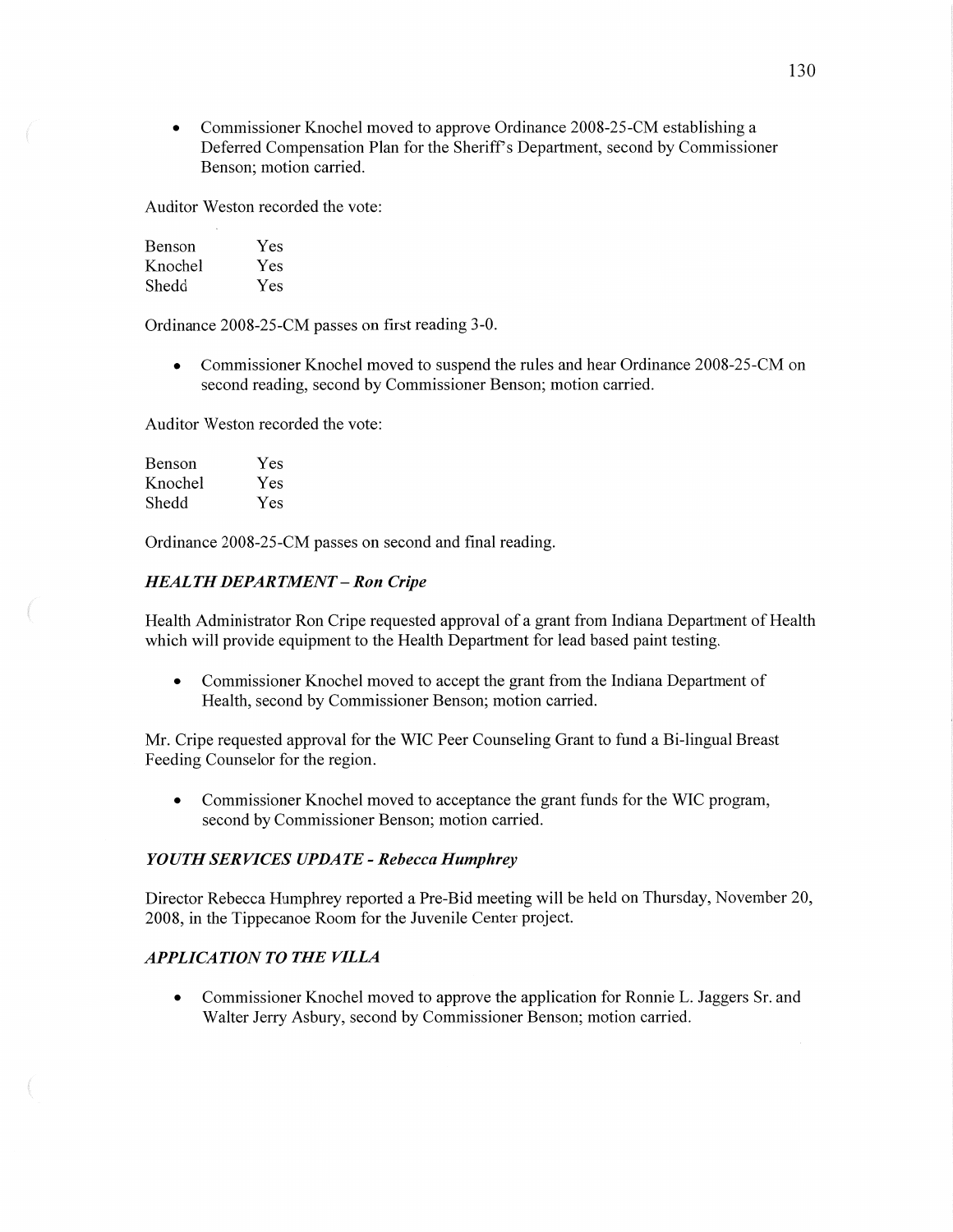### *APPOINTMENT HOSPITAL A UTHORIT Y BOARD*

**0** Commissioner Knochel moved to appoint Robert Griffiths to the Hospital Authority Board, second by Commissioner Benson; motion carried.

### *APPOINTMENT TO COMMON WAGE BOARD*

**0** Commissioner Knochel moved to appoint Dave Lahr to the Purdue Research Foundation and Purdue Crew Team, second by Commissioner Benson; motion carried.

# *UNFINISHED/NEW BUSINESS*

Commissioner Benson reported the recent trip to New York for bond ratings regarding the Juvenile Center was successful. Information is expected from the bond rating agencies by December 11, 2008.

Steve May from Fifth Third Bank shared his interest in discussing the purchase of the bonds for the Juvenile Center. The purchase of bonds is steady in the area and explained rates are competitive and the Commissioners should consider all available options before selling the bond arrives.

### *REPORTS* ON *FILE*

Veteran's Affairs Tippecanoe Library Mail & Duplicating

# *PUBLIC COMMENT*

Paul Wright **—** West Point, shared his concern regarding the Juvenile Center. He doesn't believe the county is in a place to build the center. He stated the Tippecanoe County Amphitheater cost \$85,000 per year to operate and receives \$10,000 in revenue. His property taxes have increased and he pays taxes for county services the average taxpayer does not use.

*0* Commissioner Knochel moved to adjourn.

# **BOARD** OF **COMMISSIONERS** OF **THE COUNTY OF TIPPECANOE**

Ruth E. Shedd, President

John L. Knochel, Vice President

Min L. Knochel, Vice President<br>
Bloomer<br>
D Benson, Member

KD Benson, Member